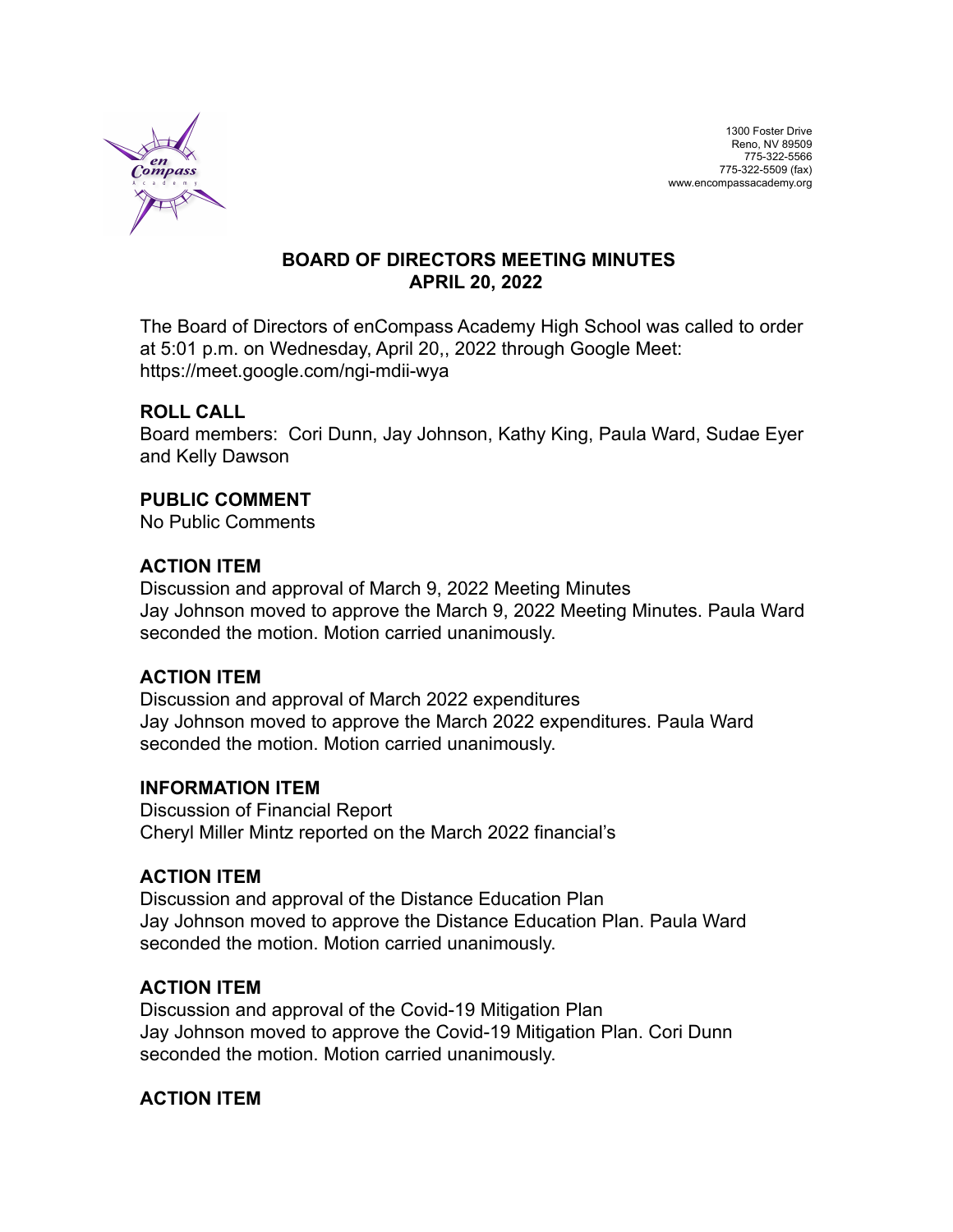Discussion and approval of the SY 2022-23 Board calendar Jay Johnson moved to approve the SY 2022-23 Board calendar. Paula Ward seconded the motion. Motion carried unanimously.

### **POTENTIAL ACTION ITEM**

Principal's Review Sundae Eyer will have Principal's review completed for the May 18, 2022 Board meeting.

### **INFORMATION ITEM**

Leadership updated for the 2022-23 school year Principal Toby Wiedenmayer submitted her resignation as principal for the 2022-23 school year. She has recommended that the Board consider faculty member Adam Khan for the position.

## **INFORMATION ITEM**

Fundraising report Principal Toby Wiedenmayer reported that faculty member Edna Meza has raised over \$1,500.00 to help with prom tickets for students who are having difficulty purchasing them.

## **INFORMATION ITEM**

Board member elections

Toby Wiedenmayer reports that Board elections will be held at the May 18, 2022 meeting.

#### **INFORMATION ITEM**

Principal's report with staff comments

Principal Toby Wiedenmayer reported that school enrollment is at 114 students. The 3rd quarter just finished with students having an 89% credit attainment and 80% attendance rate. Prom is on April 29th at Whitney Peak. There will be a Sports banquet on May 21, and Senior Awards banquet on June 3, 2022. Faculty intent to return were sent out this week. Six staff members attended the UnBound ED conference in Las Vegas. enCompass will have its annual Attendance Audit conducted by the NVDE on May 4, 2022. Title 1 and Title Little A will still be utilized for the 2022-23 school year.

## **PUBLIC COMMENT**

No Public comment

#### **INFORMATION ITEM**

Announcement of upcoming meeting on May 18, 2022 at 5:00 pm.

# **ACTION ITEM**

Adjournment